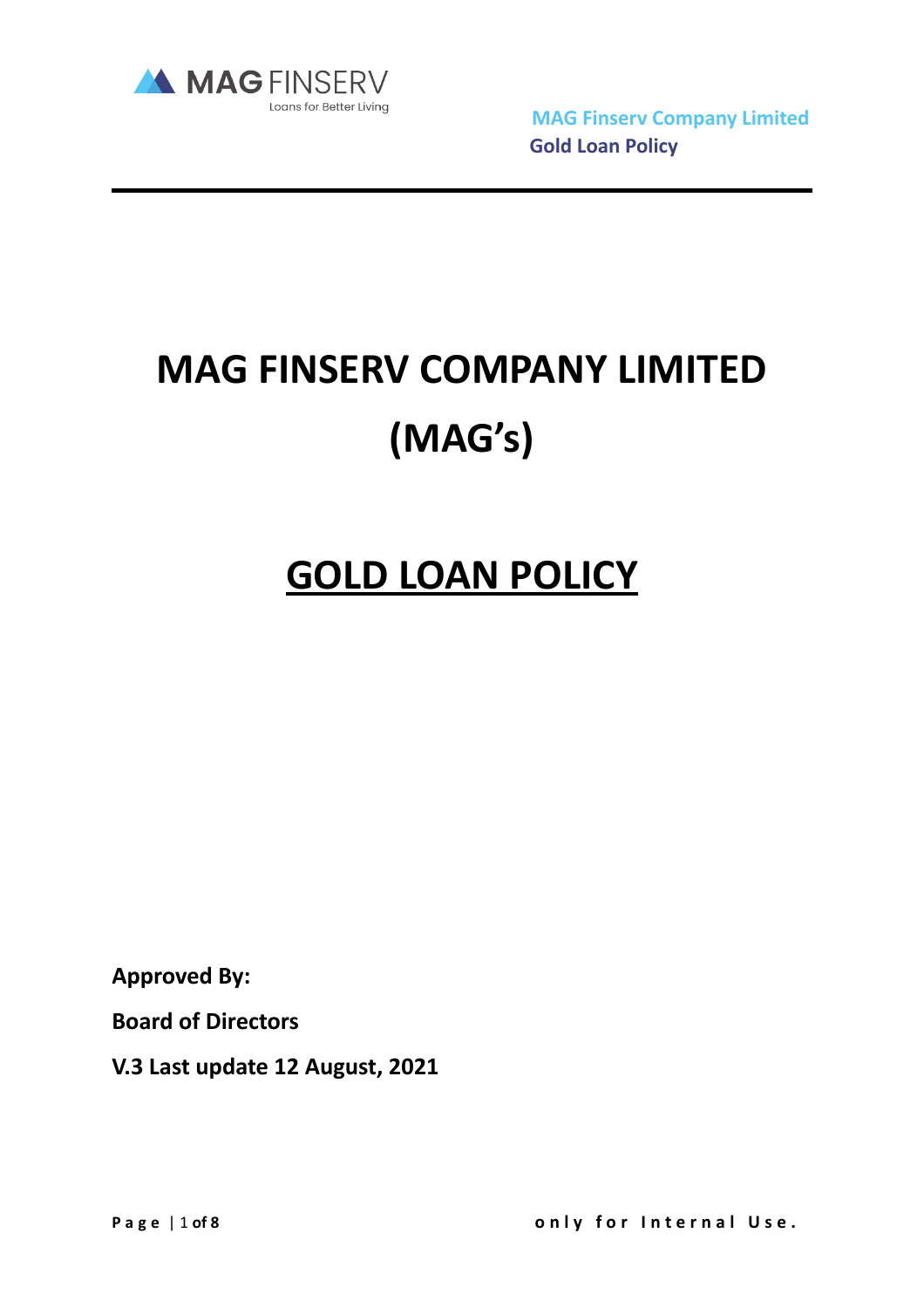

# **CONTENT**

| Sr.            | <b>Particulars</b>                                              | Page. |
|----------------|-----------------------------------------------------------------|-------|
| <b>No</b>      |                                                                 | No.   |
|                |                                                                 |       |
| 1              | Objective                                                       | 3     |
| $\overline{2}$ | Coverage and applicability                                      | 3     |
| 3              | Tenure of the Loan                                              | 3     |
| 4              | Eligible Customer                                               | 3     |
| 5              | Pre-sanction majors to be considered and valuation of Gold Loan | 3     |
| 6              | Verification of the Ownership of Gold                           | 4     |
| 7              | Auction                                                         | 4     |
| 8              | <b>Safety and Security Measures</b>                             | 5     |
| 9              | Lending against collateral of Gold Jewellery                    | 5     |
| 10             | Release of pledged gold                                         | 6     |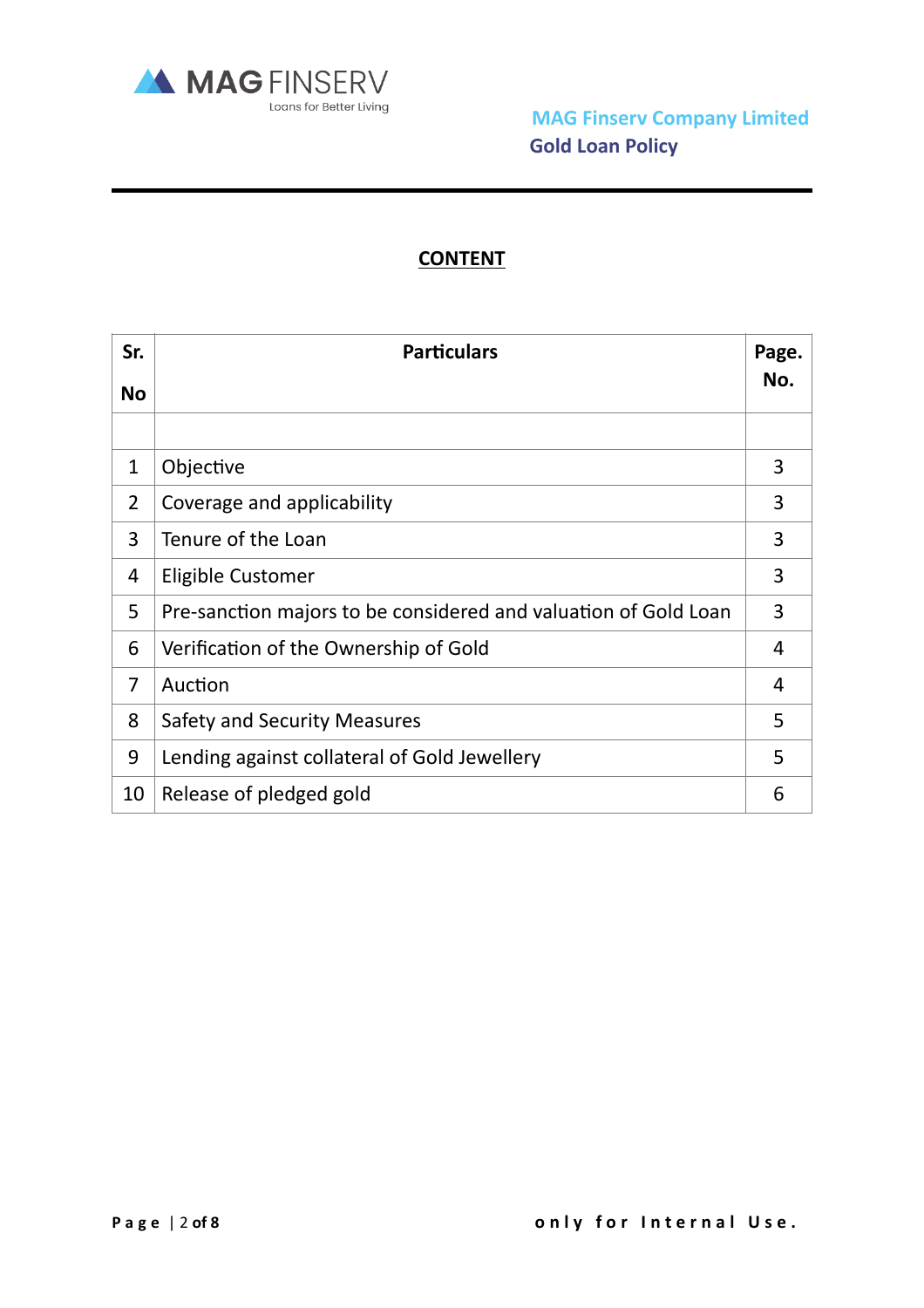

# **I.** Objectives

Loan against gold is easily available to customer from banks, other financial institutions and to some extent unorganised sector also provides loan against gold. Demand for loan against gold is increasing day to day as security is available readily with almost everyone, process of loan is simple, interest rates are competitive, and processing of loan is immediate. There is always pressure on the MAG's to meet customer demands for loan against gold. At the background mentioned above the possibility of Significant portion of Asset Under Management of the MAG's consists of loan against gold ornaments. Hence this requires a separate gold loan policy.

#### **II. Coverage and applicability**

This policy is applicable to all type of gold loan given by MAG's. Further it shall also ensure the compliance with KYC and General Loan Policy.

### **III. Tenure of the Loan**

All gold loans are sanctioned for a maximum tenor of 12 Months.

#### **IV. Eligible Customer**

Any individual Customer who is the lawful owner of the gold jewellery offered as security as per the declaration of ownership submitted fulfilling the KYC norms as per the RBI guideline.

#### **V.** Suspicious Transactions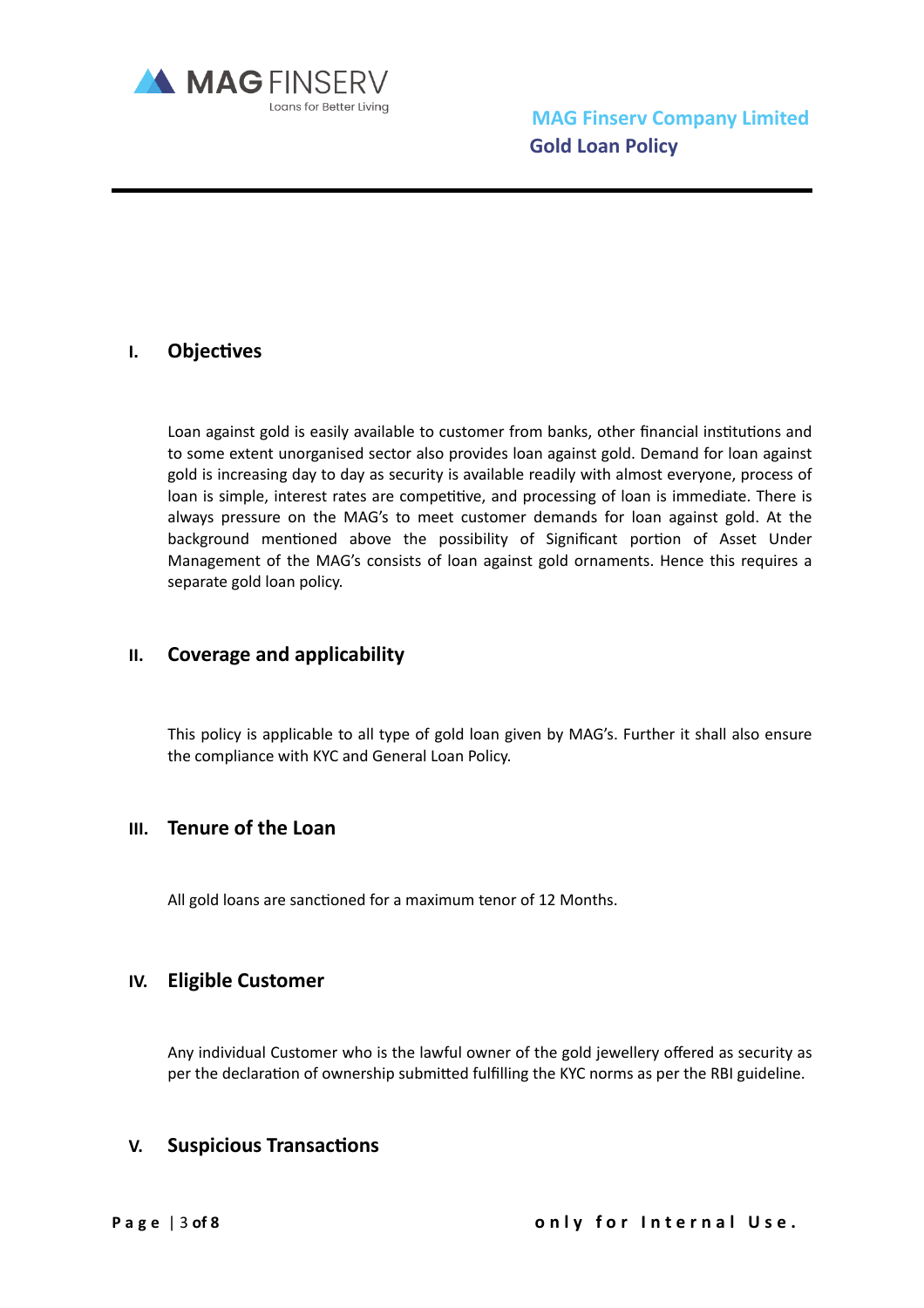

It is always presumed that the person who hold the jewellery is the legal owner of the jewellery, as it is difficult to verify ownership of gold without original receipt or invoice for purchase of jewellery. Due to this it very difficult to identify the fraudulent transactions. Following guidance to be considered for identifying suspicious transactions;

- In case of new customer carrying jewellery exceeding 20 grams, and his residential address as per KYC documents is different from the area of operation of the branch then additional precautions should be taken by the branch before processing the loan.
	- $\circ$  The branch officials should inquire the reasoning for approaching different branch and further ensure about the geniuses of reasons.
	- o No gold loan should be granted, in case the branch officials does not convince about the reasons given by such customer.
- If the prospective customer fulfils the condition as then gold loan should be granted to such customer only if he introduces the refence of any existing customer.
- Further also refer to Annexure 4- Broad category of Suspicious Transaction as given in MAG's KYC and PMLA Policy.

# **VI.** Pre-sanction majors to be considered and valuation of Gold Loan

MAG's shall not grant any loan against bullion/ primary gold and gold coins or purchase of gold in any form including primary gold, gold bullion, gold jewellery, gold coin, units of Exchange Traded Funds (ETF) and units of gold mutual fund.

MAG's shall maintain a Loan-to-Value (LTV) ratio not exceeding 75 percentage for loan granted against the collateral of gold jewellery.

The value of gold jewellery for the purpose of determining the maximum permissible loan amount shall be the intrinsic value of gold content therein and no other cost elements shall be added thereto. The gold jeweller accepted as collateral by the MAG's shall be valued by the following method;

• The gold jewellery accepted as a collateral by the MAG's shall be valued by taking into account the preceding 30 days average of the closing price of 22 carats gold as per the rates quoted by the Bombay Bullion Association Limited (BBA) or the historical spot gold price data publicly disseminated by a commodity exchange regulated by the Forward Markets Commission.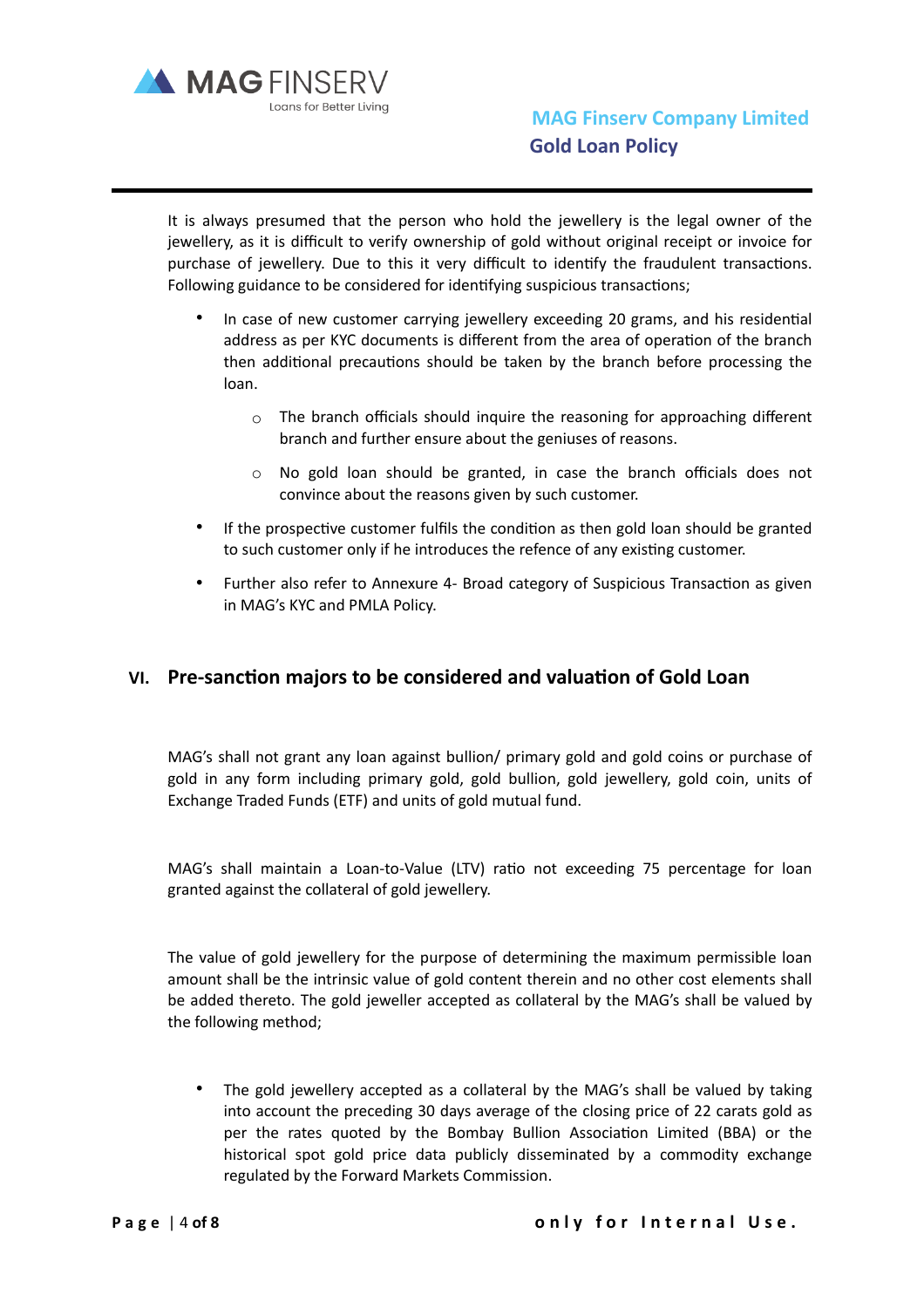

- If the purity of the gold is less than 22 carats, MAG's shall translate the collateral into 22 carats and state the exact grams of the collateral.
- The MAG's, while accepting gold as collateral, shall give official receipt to the borrower, of having assayed the gold and state the purity (in terms of carat) and the weight of the gold pledged. This receipt (i.e. pawn ticket/token) should be prepared in duplicate and original shall hand over to the borrower and duplicate copy shall be retained with gold ornament pledge.

#### **VII. Verification of the Ownership of Gold**

The MAG's shall keep a record of the verification of the ownership of the jewellery, where the gold jewellery pledged by a borrower at any one time or cumulatively on loan outstanding is more than 20 grams.

The ownership of jewellery can be verified through original receipts of the jewellery. In case original receipts are not available with the customer a declaration regarding its ownership should be obtained in prescribed form.

#### **VIII.** Interest and Settlement

Interest on gold loan is to be charges as per the schemes communicated to each branch. Customer may pay entire interest due from him at the time of settlement / closure of the loan.

In each case, interest rate should be communicated to the borrower and it should be documented along with the last due date. In any case the loan must be closed within 12 months from the date it was granted.

Fifteen day before expiry of loan tenure, the MAG's shall contact and inform borrower about outstanding amount and due date of loan. Further the MAG's shall also intimate the borrower that in case of failure to re-pay all outstanding amount on due date, the gold ornament pledged will be auctioned and the outstanding loan amount will be recovered from the auctioned amount.

#### **IX.** Auction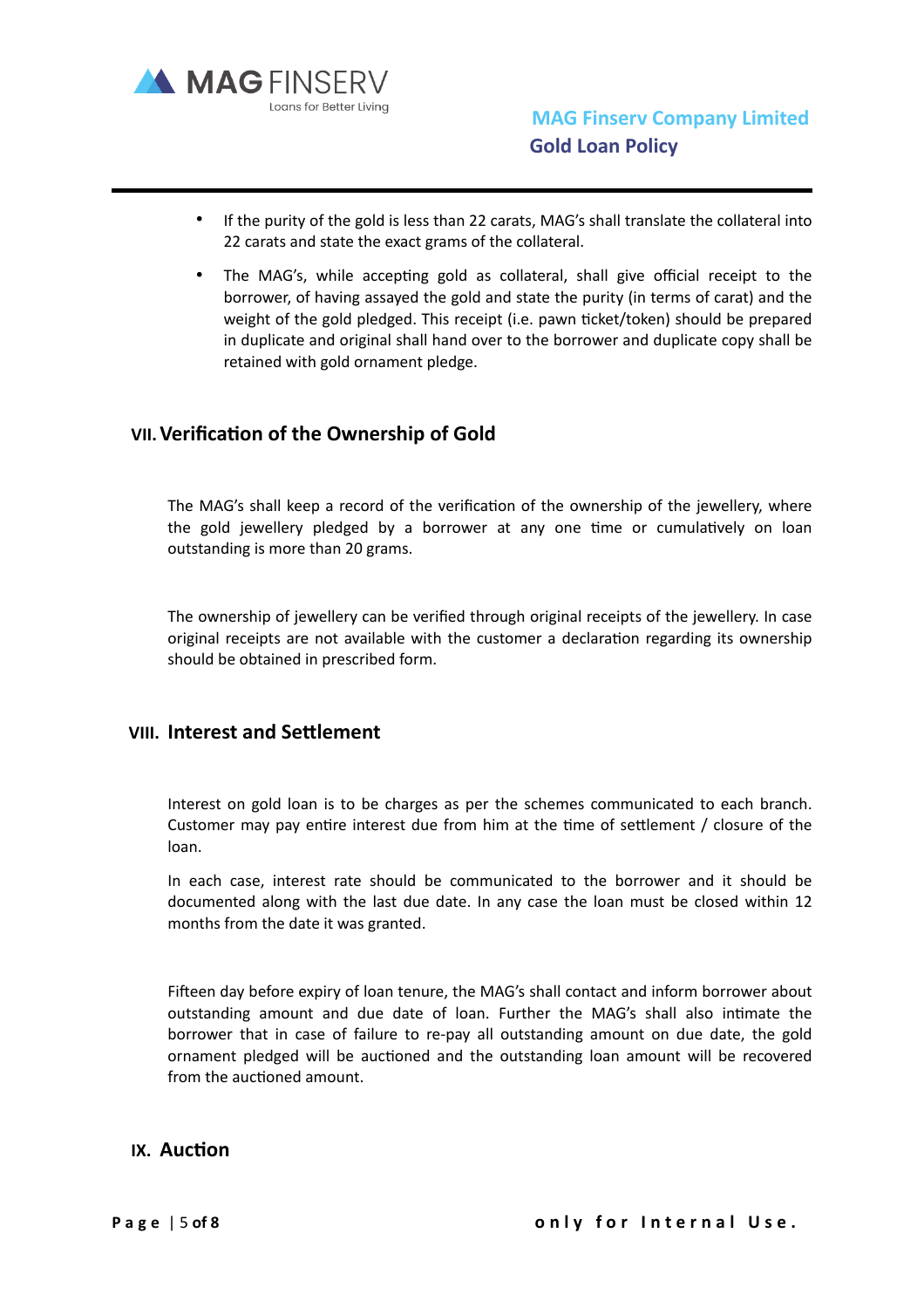

- The Auction shall be conducted in town or taluka in which the branch that has extended the loan is located.
- While conducting the gold the NBFC must declared a reserve price for the pledged ornaments. The reserve price for the pledged ornaments shall not be less than 85 percent of the previous 30 days average 30 day average closing price of 22 carats gold as declared by the Bombay Bullion Association Limited (BBA) or the historical spot gold price data publicly disseminated by a commodity exchange regulated by the Forward Markets Commission and value of the jewellery of lower purity in terms of carats shall be proportionately reduced.
- It shall be mandatory for MAG's to provide full details of the value fetched in the auction and the outstanding dues adjusted and any amount over and above the loan outstanding (including the expenses incurred for conducting the entire auction procedure) shall be payable to the borrower.
- MAG's shall disclose in their annual report the details of the auctions conducted during the financial year including the number of loan accounts, outstanding amounts, value fetched.

# X. **Safety and Security Measures**

MAG's shall ensure that necessary infrastructure and facilities are put in place, including safe deposit vault and appropriate security measures for operating vault in each of its branches where gold jeweller is accepted as collateral.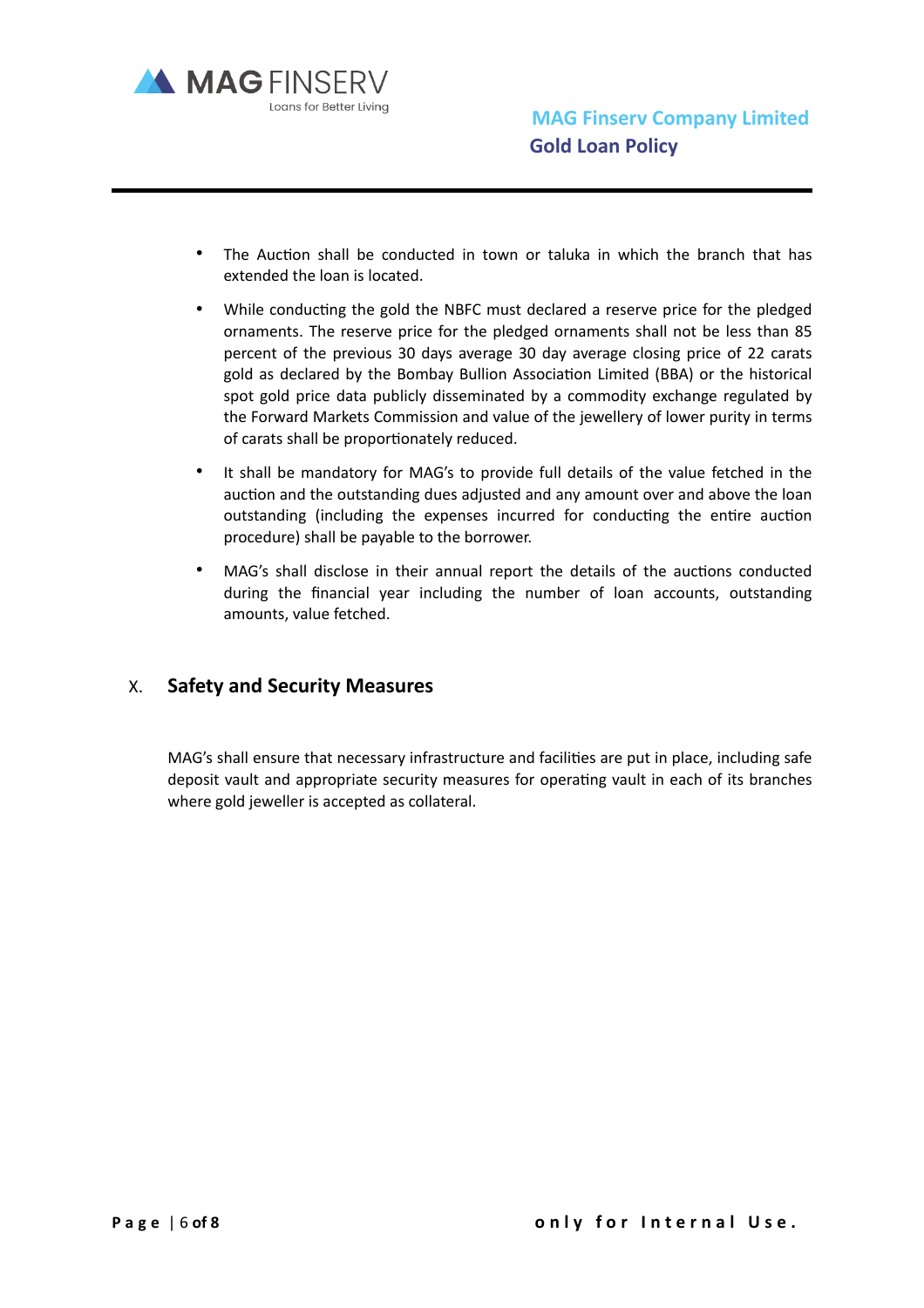

## **XI. Lending against collateral of Gold Jewellery**

MAG's shall adopt the following in addition to the general guidelines as above, while lending to Individual against collateral of Gold Jewellery

- Adequate steps to ensure that the KYC guideline stipulated by RBI are complied with and to ensure that adequate due diligence is carried out on the customer before extending any loan.
- Proper assaying procedure for the jewellery received
- Internal systems to satisfy ownership of the gold jewellery
- Adequate system for storing the jewellery in safe custody, reviewing the system on an on-going basis, training the concerned staff and periodic inspection to ensure that the procedures are strictly adhered to.
- The jewellery accepted as collateral shall be appropriately insured.
- Transparent auction procedure in case of non-payment with adequate prior notice to the borrower. There shall be no conflict of interest and the auction process must ensure that there is arm's length relationship in all transactions during the auction including with group companies and related entities.
- The auction shall be announced to the public by issue of advertisement in at least two newspapers, one in vernacular and another in national daily newspaper.
- As a policy, the MAG's shall not participate in the auction held.
- The gold pledged shall be auctioned only through auctioneers approved by the board.
- The loan agreement shall also disclose details regarding auction procedure
- Other Instructions
	- o MAG's financing against the collateral of gold must insist on a copy of the PAN Card of the borrower for all the transaction.
	- $\circ$  Documentation across all branches must be standardise.
	- $\circ$  MAG's shall not issue misleading advertisements like claiming the availability of loan in matter of 2-3 minutes.

# **XII. Release of pledged gold**